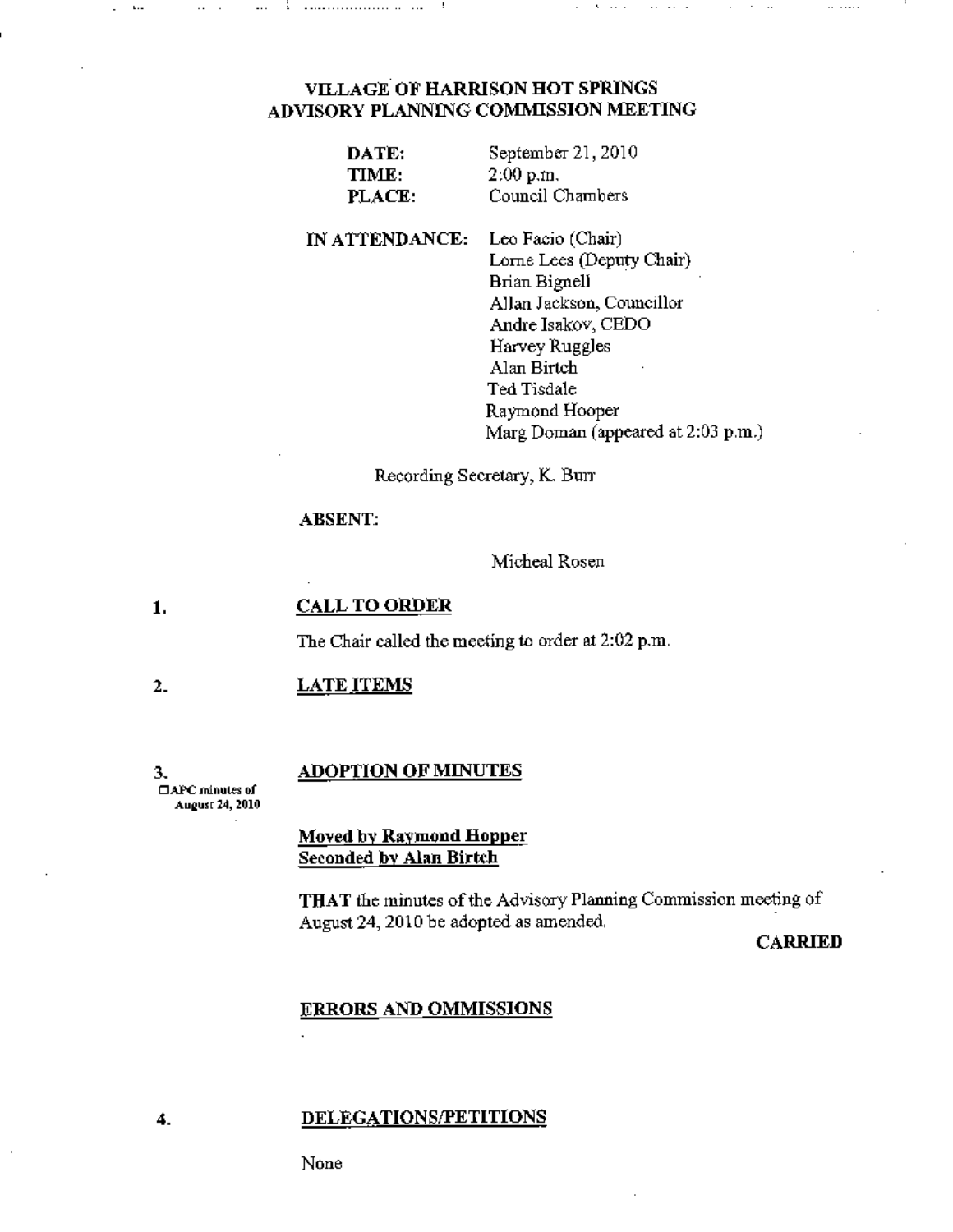## VILLAGE OF HARRISON HOT SPRINGS MINUTES OF THE ADVISORY PLANNING COMMISSION MEETING SEPTEMBER 21, 2010 PAGE (2)

#### CHAIRPERSON REPORT

None

#### 6. ITEMS FOR DISCUSSION

D Rezoning Application - Juneau

5.

# Rezoning Application- Juneau

Re: 673 Hot Springs Road Pared A, Lot 4, Sec 12, Twp 4, Rg. 29, NWD, Plan 5519

Discussion went around the table and some of the highlighted points were as noted:

- More trees
- Variety styles of the look to each townhome
- RV parking should be located off of McCombs as opposed to offHot Springs Road
- Area around McCombs to be kept for singly family homes
- Concern with the only driveway access being on Hot Springs Road, double access would be preferred one off of McCombs
- Gated community is preferred
- If not target for *55* and older there should be a play area for children
- Trail/walking path on North or Sound side of property
- Majority of members were in favour of increasing the density

It was noted that the lot sizes should be looked at as they seem to be on the larger size.

 $\Box$ Sakaguchl Property It was noted that there is interest in increasing density. Until plans have been submitted to the Administrator there will not be any further discussion on this property.

Next meeting is October 19, 2010.